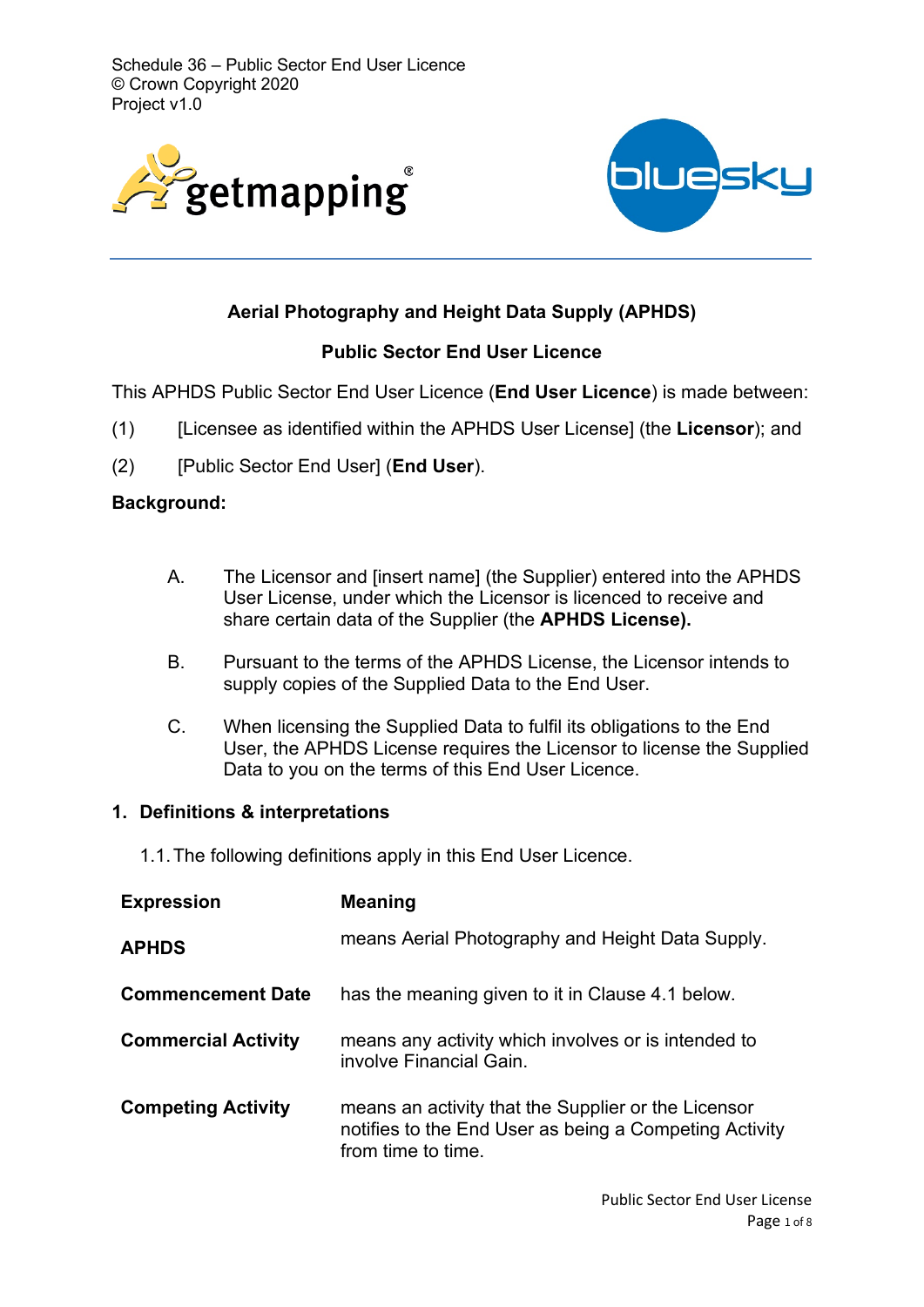| <b>Core Business</b>    | means any of the Licensor's public sector activity,<br>excluding any Commercial Activity and Competing<br>Activity.                                                                                                                                                                                                                                                                                                       |
|-------------------------|---------------------------------------------------------------------------------------------------------------------------------------------------------------------------------------------------------------------------------------------------------------------------------------------------------------------------------------------------------------------------------------------------------------------------|
| <b>Financial Gain</b>   | means any revenue or credit received which exceeds<br>the incremental costs of supplying or making available<br>to a recipient any copy of any Supplied Data. Financial<br>Gain does not include any receipts from Statutory<br>Charges.                                                                                                                                                                                  |
| <b>End User</b>         | means the recipient of the Supplied Data, as identified<br>above.                                                                                                                                                                                                                                                                                                                                                         |
| <b>End User Purpose</b> | means the End User using the data to respond to, or<br>interact with the Licensor to deliver or support the<br>delivery of the Licensor's Core Business.                                                                                                                                                                                                                                                                  |
| <b>IPR</b>              | means intellectual property rights, including copyright,<br>utility models, rights to inventions, patent, trade mark,<br>design right, rights in computer software, database<br>rights, trade secrets, goodwill, know how, rights of<br>confidence and all other similar rights anywhere in the<br>world whether or not registered now or in the future<br>and including applications for registration of any of<br>them. |
| <b>Statutory Charge</b> | means charges which the Licensor or End User is<br>expressly permitted to charge pursuant to a formal<br>written enactment of a legislative authority that governs<br>the United Kingdom of Great Britain and Northern<br>Ireland, Scotland, Wales, and/or Northern Ireland to<br>which the Licensor or End User is subject.                                                                                              |
| <b>Supplied Data</b>    | means the data received by the Licensor from the<br>Supplier, and provided by the Licensor to the End User<br>under the terms of this End User Licence [pursuant to<br>Clause 7 (End User Licensing) of Appendix 1<br>(Licensed Use Public Body) of the APHDS License].                                                                                                                                                   |
| <b>Supplier</b>         | means [insert name of Supplier].                                                                                                                                                                                                                                                                                                                                                                                          |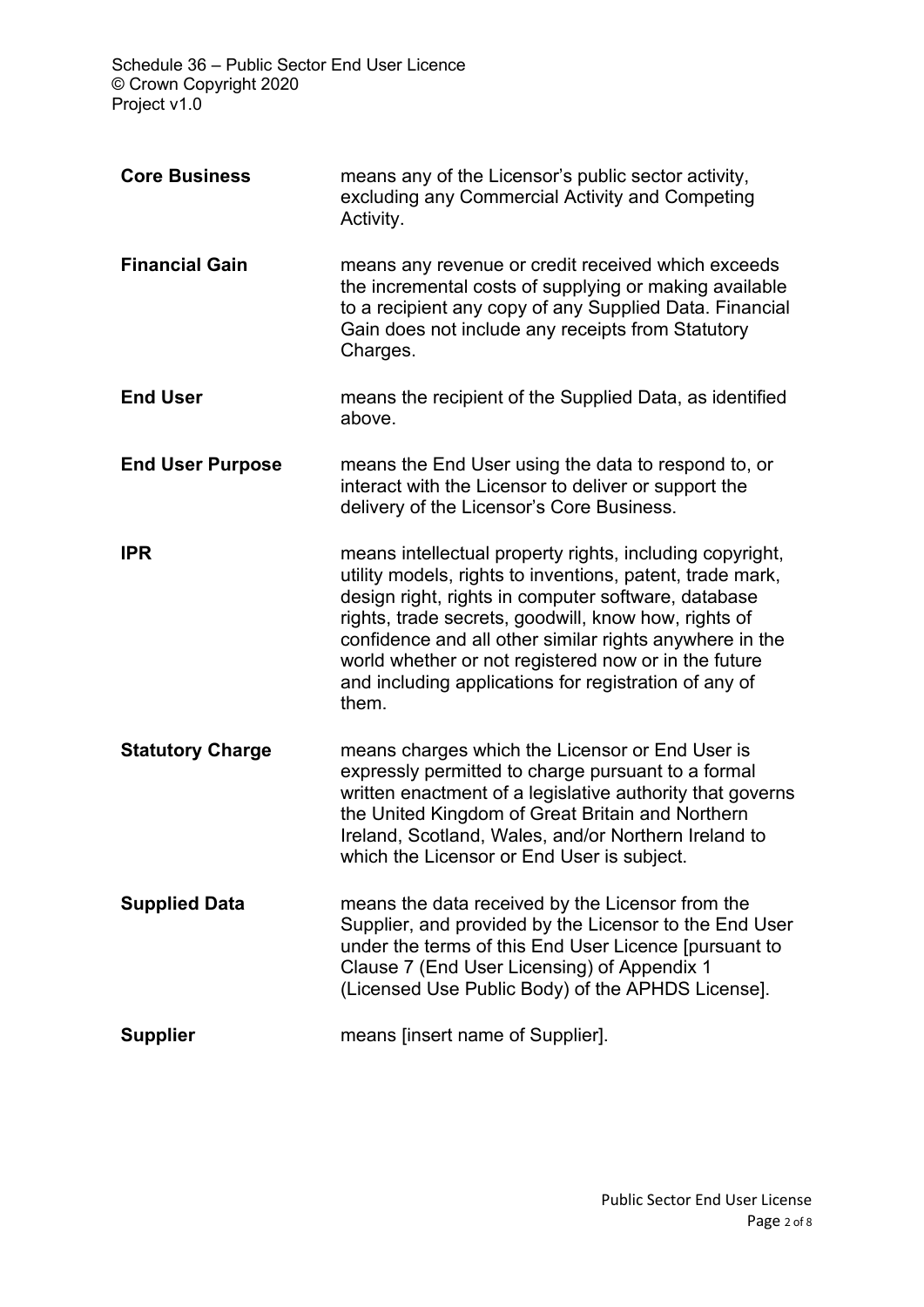| Term               | means the period from and including the<br>Commencement Date to the date this End User<br>Licence is terminated in accordance with Clause 4.2<br>below. |
|--------------------|---------------------------------------------------------------------------------------------------------------------------------------------------------|
| <b>Working Day</b> | means any day other than a Saturday, Sunday or<br>public holiday in England, Wales, Scotland or Northern<br>Ireland.                                    |

- 1.2.In this End User Licence, unless the context otherwise requires:
	- 1.2.1. words in the singular include the plural and vice versa;
	- 1.2.2. references to: a) a Clause are to a Clause of this End User Licence; b) a party are to a party to this End User Licence; and c) a statute or statutory provision include any amendment, extension or re-enactment of such statute or provision;
	- 1.2.3. any words following the terms including, include, in particular, for example or any similar expression shall be construed as illustrative and shall not limit the sense of the words, description, definition, phrase or term preceding those terms.

### **2. Licence**

- 2.1.In consideration of the mutual promises described in this End User Licence, the Licensor hereby grants to the End User a non-exclusive, non-transferable licence (revocable pursuant to the terms of this End User License) to use Supplied Data for the End User Purpose for the Term.
- 2.2.This Licence is limited specifically to the rights granted in Clause 2.1 and subject to the obligations set out in the remainder of this Licence, in particular the End User's obligations set out in Clause 3. This Licence allows the End User personally (not any affiliated body or group) to use Supplied Data only to the extent required for the End User Purpose, but does not allow the End User to use Supplied Data for any Competing Activity.

### **3. End User's Obligations**

- 3.1.The End User shall use the Supplied Data exclusively for the End User Purpose and shall not use the Supplied Data for any other purpose.
- 3.2.The End User shall:
	- 3.2.1. ensure that the Supplied Data is not copied, adapted, varied or modified except to and only to the extent to achieve the End User Purpose, subject always to the End User's other obligations in this End User Licence;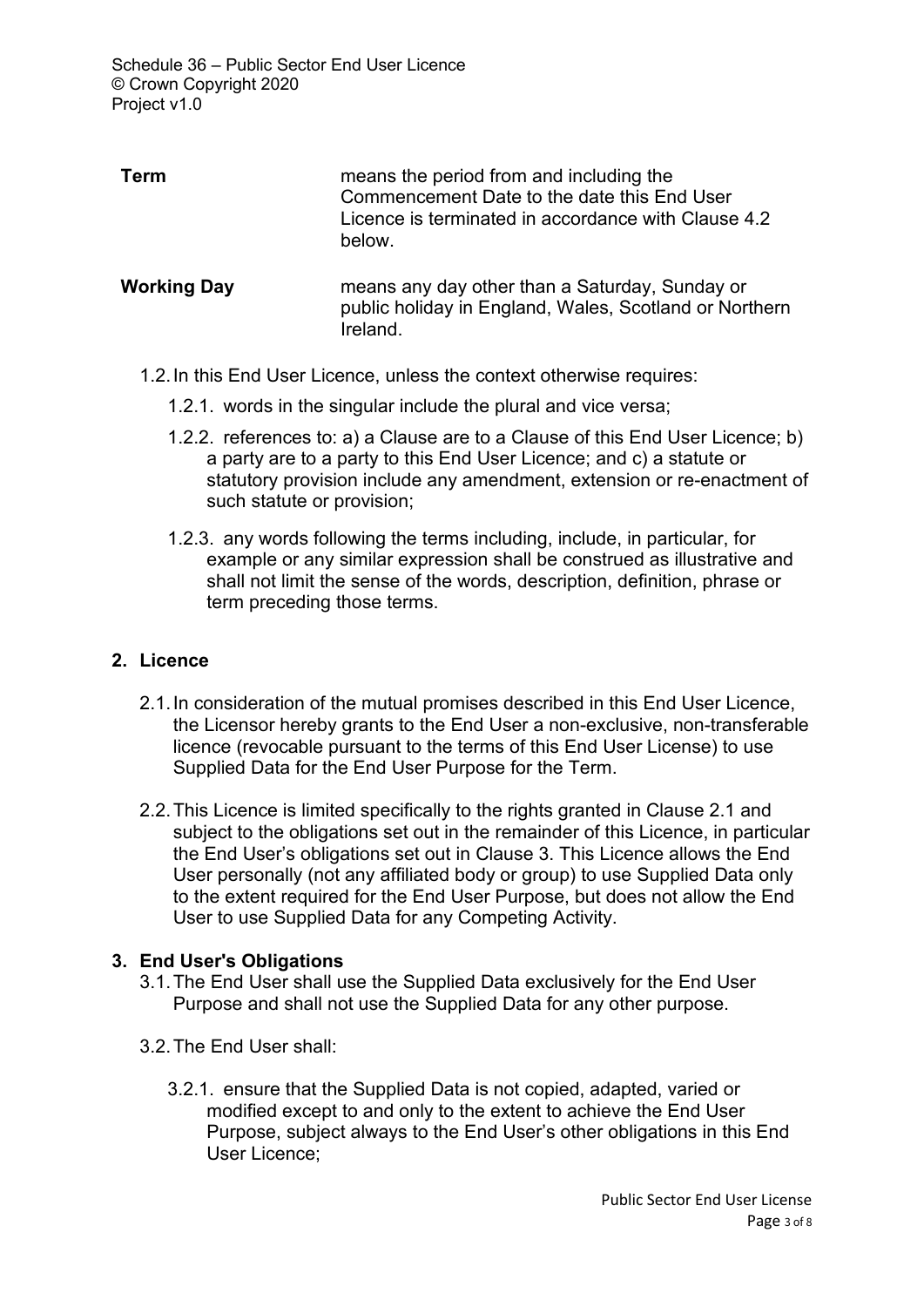- 3.2.2. ensure that it does not use the Supplied Data for any Competing Activity;
- 3.2.3. not sub-license, distribute, sell or otherwise make available the Supplied Data to third parties save where expressly permitted in writing by the Licensor and the Supplier;
- 3.2.4. not use Supplied Data for any illegal, deceptive, misleading or unethical purpose or otherwise in any manner which may be detrimental to the reputation of Supplied Data or any person;
- 3.2.5. use its best endeavours to use adequate technological and security measures the Supplier or the Licensor may reasonably recommend from time to time, to ensure that all Supplied Data which the End User holds or is responsible for are secure from unauthorised use or access;
- 3.2.6. notify the Licensor and/or the Supplier as soon as it suspects any infringement of the Licensor's or Supplier's IPR and give the Licensor and the Supplier all reasonably required assistance in pursuing any potential infringement or remedying any unauthorised use;
- 3.2.7. not alter or remove any of the Supplier copyright / database right notices, watermarks and licence numbers which are shown on the Supplied Data.
- 3.3.The Licensor reserves the right to charge the End User, and the End User shall pay within 30 days of receipt of invoice, a reasonable amount (to be determined in the Licensor's reasonable discretion) for the supply of the Supplied Data.

### **4. Commencement, Duration and Termination**

- 4.1.This End User Licence will come into force when the End User accepts this End User Licence, such date being the **Commencement Date**.
- 4.2.This End User Licence shall continue during the Term unless and until terminated:
	- 4.2.1. by either party terminating this End User Licence with immediate effect at any time by giving notice to the other party in writing; or
	- 4.2.2. by the Licensor or the Supplier, with immediate effect, where the End User is in breach of any of the terms of this End User Licence; or
	- 4.2.3. by the Licensor or the Supplier, with immediate effect, in accordance with the terms of the APHDS License.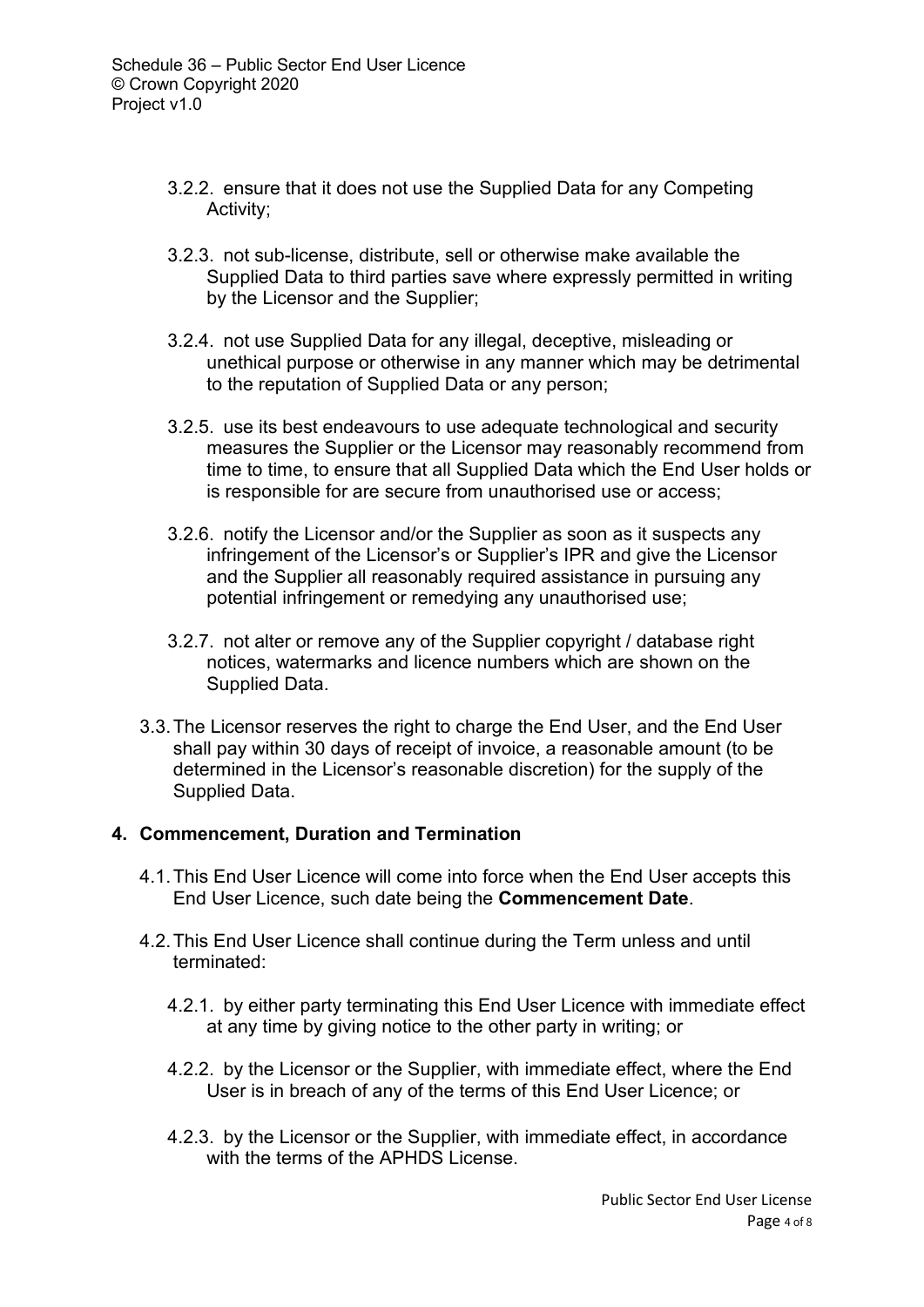- 4.3.In the event of termination or expiry of this End User Licence, the End User shall within 30 days of such termination or expiry destroy (or at the Supplier's or the Licensor's option return) all the Supplied Data in any media which it holds or for which it is responsible (including any Supplied Data embedded in any other material) and provide, at the Supplier's or the Licensor's request, a sworn statement by a duly authorised person that it no longer holds any Supplied Data.
- 4.4.Those Clauses intended to survive termination or expiry (including, without limitation, Clauses 1, 3.2.5 and 3.2.6, 4.3, 55, 6, 7, 9, 11, 12 and 13) shall continue in full force and effect notwithstanding such termination or expiry.

## **5. Liability**

- 5.1.Subject to Clause 5.2, nothing in this Licence shall make the Licensor liable in contract, tort (including without limitation negligence, pre-contractual or other representations) or otherwise arising out of or in connection with this Licence for:
	- 5.1.1. any economic losses (including without limitation loss of revenues, profits, contracts, business or anticipated savings);
	- 5.1.2. any loss of goodwill or reputation;
	- 5.1.3. any special, indirect or consequential losses in any case whether or not such losses were within the contemplation of the parties at the date of this Licence.
- 5.2.Nothing in this Licence shall exclude or limit liability of a party for death or personal injury resulting from the negligence of that party or its servants, agents or employees or for fraudulent misrepresentation.
- 5.3.The Licensor and the Supplier exclude to the fullest extent permissible by law all express or implied warranties.
- 5.4.Subject to Clause 5.2, the Licensor's total liability in this Licence in aggregate shall not exceed the greater of:
	- 5.4.1. any sum paid by the End User for the Supplied Data; or 5.4.2. [Insert Figure]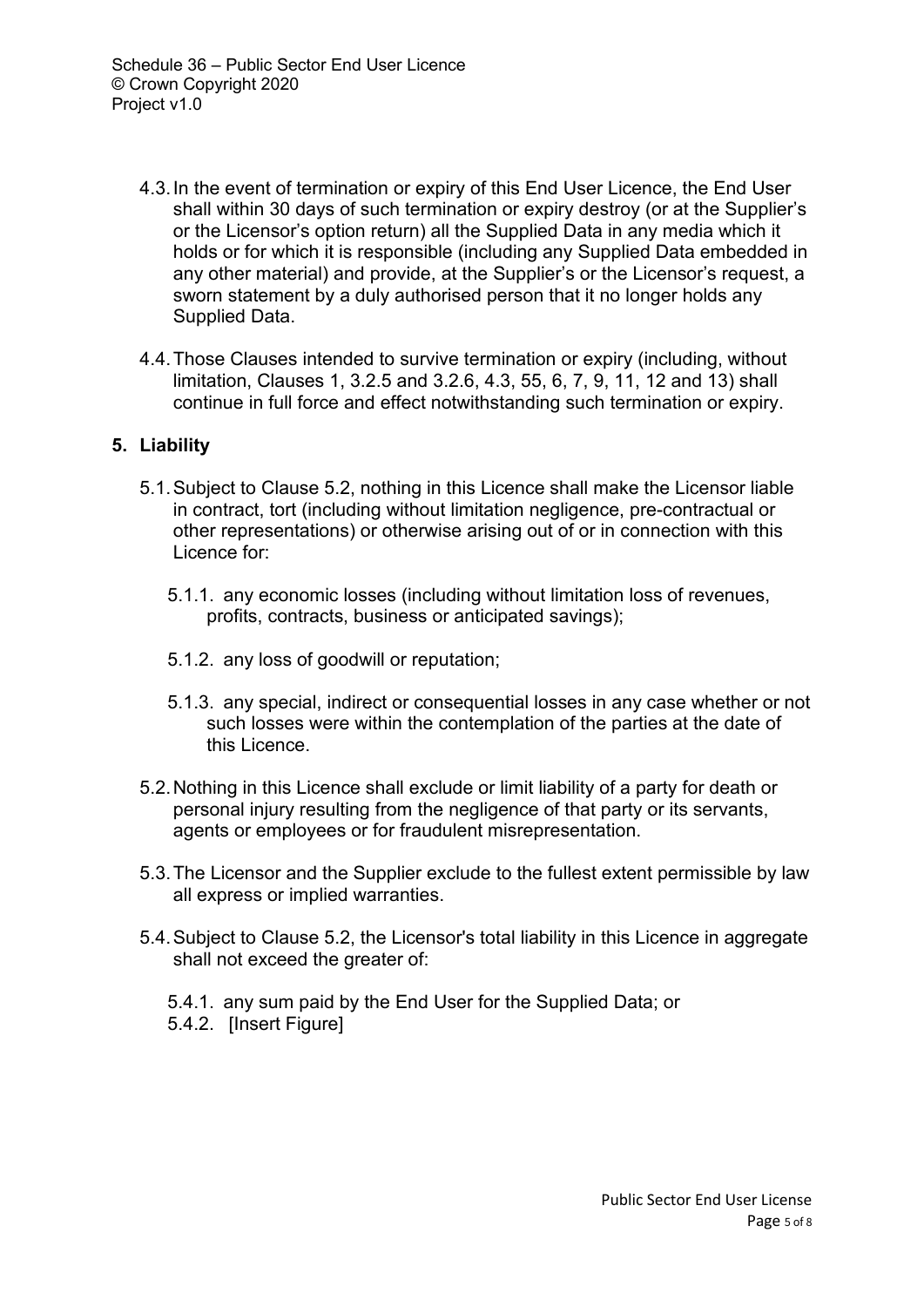## **6. Indemnity**

- 6.1.The End User shall indemnify and keep indemnified the Licensor and/or the Supplier against all their liabilities and losses and all demands, liabilities, claims made, or proceedings brought, against the Licensor and/or the Supplier in respect of any loss or damage and against all costs and expenses reasonably incurred in dealing with or in settling such demands, liabilities, claims or proceedings arising from the acts, omissions or defaults of the End User relating to this Licence or from the breach of any provision of this Licence by the End User except to the extent that any such liability is directly attributable to any negligent act of the Licensor.
- 6.2.The Licensor shall use reasonable endeavours to notify the End User as soon as practicable of any demand or claim made, or proceedings brought against the Licensor in respect of any relevant loss or damage.

## **7. Confidentiality**

- 7.1.The Licensor and End User acknowledge and agree that:
	- 7.1.1. the Supplied Data;
	- 7.1.2. any information that is marked or identified as confidential, or that would reasonably be considered to be confidential in nature, that relates to the affairs of a party,
	- 7.1.3. any special, indirect or consequential losses in any case whether or not such losses were within the contemplation of the parties at the date of this Licence.

together the **Confidential Information,** is the confidential information of both the Licensor and the Supplier.

- 7.2.With regards to the Confidential Information, the End User shall:
	- 7.2.1. keep the Confidential Information secure, and not disclose it to any third party without the express prior written consent of both the Licensor and the [Supplier]; and
	- 7.2.2. notify the Licensor without delay of any unauthorised use, copying or disclosure of the other's Confidential Information of which it becomes aware and provide all reasonable assistance to the other to stop such unauthorised use, copying and/or disclosure.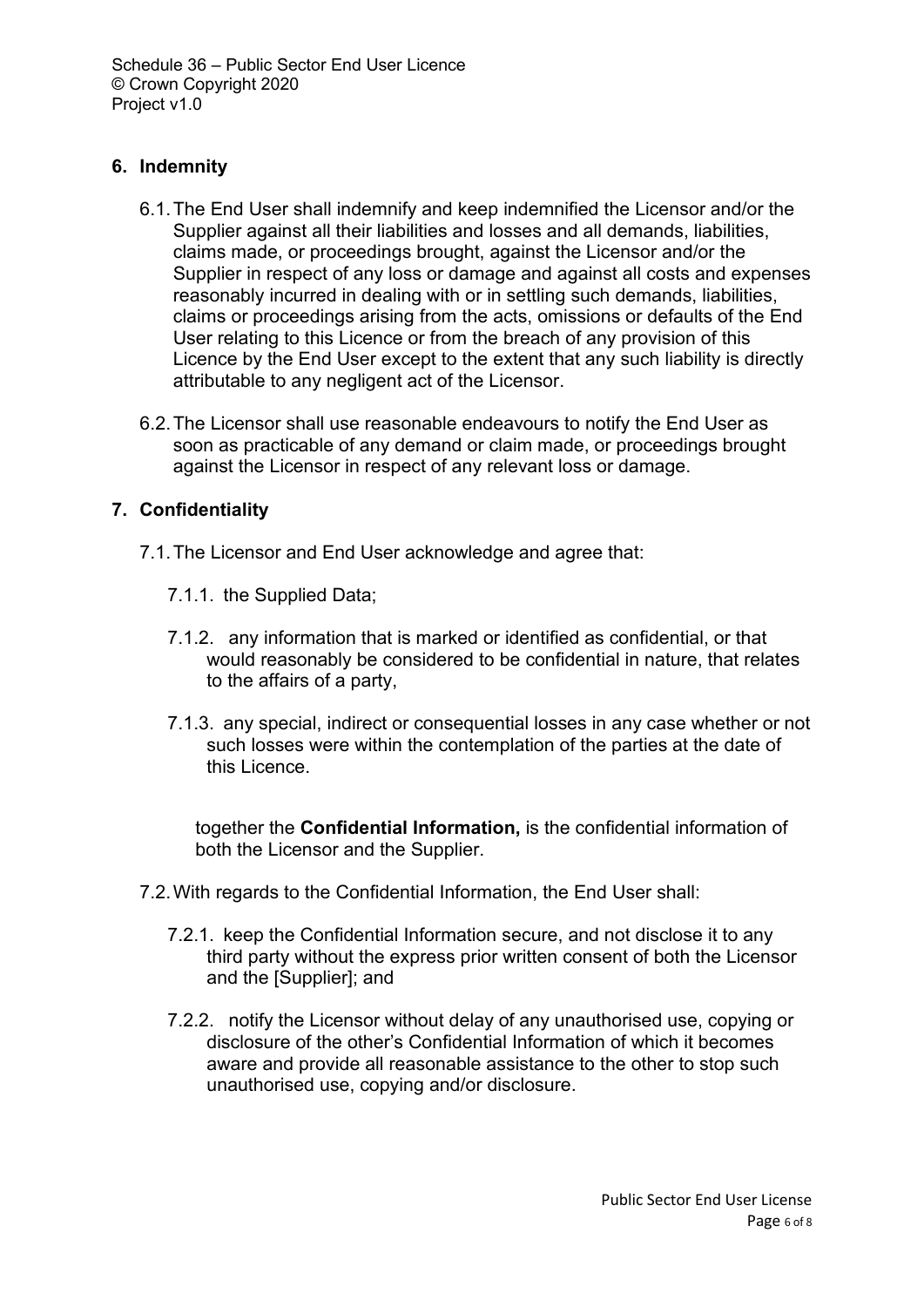# **8. Variation**

The Licensor shall be entitled to vary this End User Licence with immediate effect by giving notice in writing to the End User.

# **9. Auditing**

- 9.1.Upon the Supplier's or the Licensor's written request, the End User shall provide written evidence of compliance with its obligations under this End User Licence.
- 9.2.The End User shall for the Term and for a period of seven (7) years following expiry or termination of this End User Licence:
	- 9.2.1. maintain accurate and complete records of its use of the Supplied Data;
	- 9.2.2. Allow the Supplier and/or the Licensor (and their respective representatives) on reasonable notice during business hours to enter the End User's premises and to inspect and audit the End User's systems, operations and all supporting documentation to ensure the End User's compliance with this End User Licence and to take copies of any necessary records;
	- 9.2.3. at its expense, make appropriate employees and facilities available to provide the Supplier and/or the Licensor with all reasonable assistance to enable such inspection, auditing and copying to take place; and
	- 9.2.4. comply with reasonable measures stipulated by the Supplier or the Licensor as a result of any audit.

### **10.Assignment, subcontracting and sublicensing**

Except as agreed in writing by the Supplier, neither party is entitled to assign, license, transfer or novate any of their rights and/or obligations under this End User Licence.

# **11. Contracts (Rights of Third Parties) Act 1999**

- 11.1. Subject to Clause 11.2, a person who is not a party to this End User Licence has no right under the *Contracts (Rights of Third Parties) Act 1999* to enforce or enjoy the benefit of any term of this End User Licence.
- 11.2. the Supplier shall be entitled to the benefit of the terms of this End User Licence and the rights to enforce such terms under the *Contracts (Rights of Third Parties) Act 1999*.